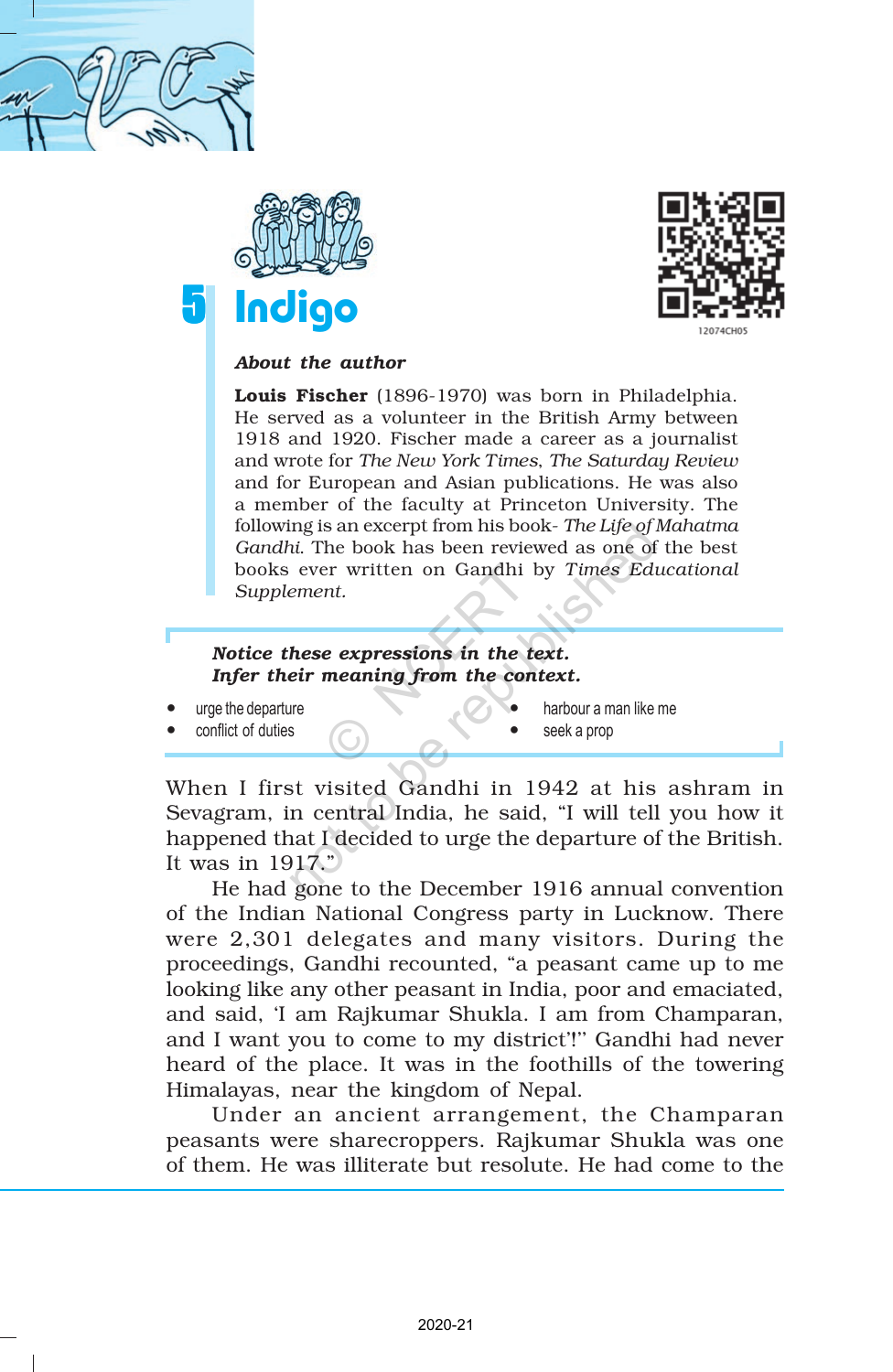

Congress session to complain about the injustice of the landlord system in Bihar, and somebody had probably said, "Speak to Gandhi."

Gandhi told Shukla he had an appointment in Cawnpore and was also committed to go to other parts of India. Shukla accompanied him everywhere. Then Gandhi returned to his ashram near Ahmedabad. Shukla followed him to the ashram. For weeks he never left Gandhi's side.

"Fix a date," he begged.

Impressed by the sharecropper's tenacity and story Gandhi said, ''I have to be in Calcutta on such-and-such a date. Come and meet me and take me from there."

Months passed. Shukla was sitting on his haunches at the appointed spot in Calcutta when Gandhi arrived; he waited till Gandhi was free. Then the two of them boarded a train for the city of Patna in Bihar. There Shukla led him to the house of a lawyer named Rajendra Prasad who later became President of the Congress party and of India. Rajendra Prasad was out of town, but the servants knew Shukla as a poor yeoman who pestered their master to help the indigo sharecroppers. So they let him stay on the grounds with his companion, Gandhi, whom they took to be another peasant. But Gandhi was not permitted to draw water ited till Gandhi<br>
two of them<br>
e city of Patna<br>
cla led him to<br>
wyer named<br>
later became<br>
ress party and<br>
asad was out<br>
rrvants knew<br>
yeoman who<br>
r to help the<br>
s. So they let<br>
ands with his<br>
8. So they let<br>
ands with his<br> aunches at the<br>
waited till Gandhi<br>
the two of them<br>
the city of Patna<br>
the following.<br>
the city of Patna<br>
the following.<br>
the city of Patna<br>
the following.<br>
the following.<br>
the following.<br>
the following.<br>
the following.<br>

- Strike out what is not true in the following.
	- a. Rajkumar Shukla was
		- (i) a sharecropper.
		- (ii) a politician.
		- (iii) delegate.
		- (iv) a landlord.
	- b. Rajkumar Shukla was
		- (i) poor.
		- (ii) physically strong.
		- (iii) illiterate.
- 2. Why is Rajkumar Shukla described as being 'resolute'?
- 3. Why do you think the servants thought Gandhi to be another peasant?

from the well lest some drops from his bucket pollute the entire source; how did they know that he was not an untouchable?

Gandhi decided to go first to Muzzafarpur, which was en route to Champaran, to obtain more complete information about conditions than Shukla was capable of imparting. He accordingly sent a telegram to Professor J.B. Kripalani, of the Arts College in Muzzafarpur, whom he had seen at Tagore's Shantiniketan school. The train

Indigo/47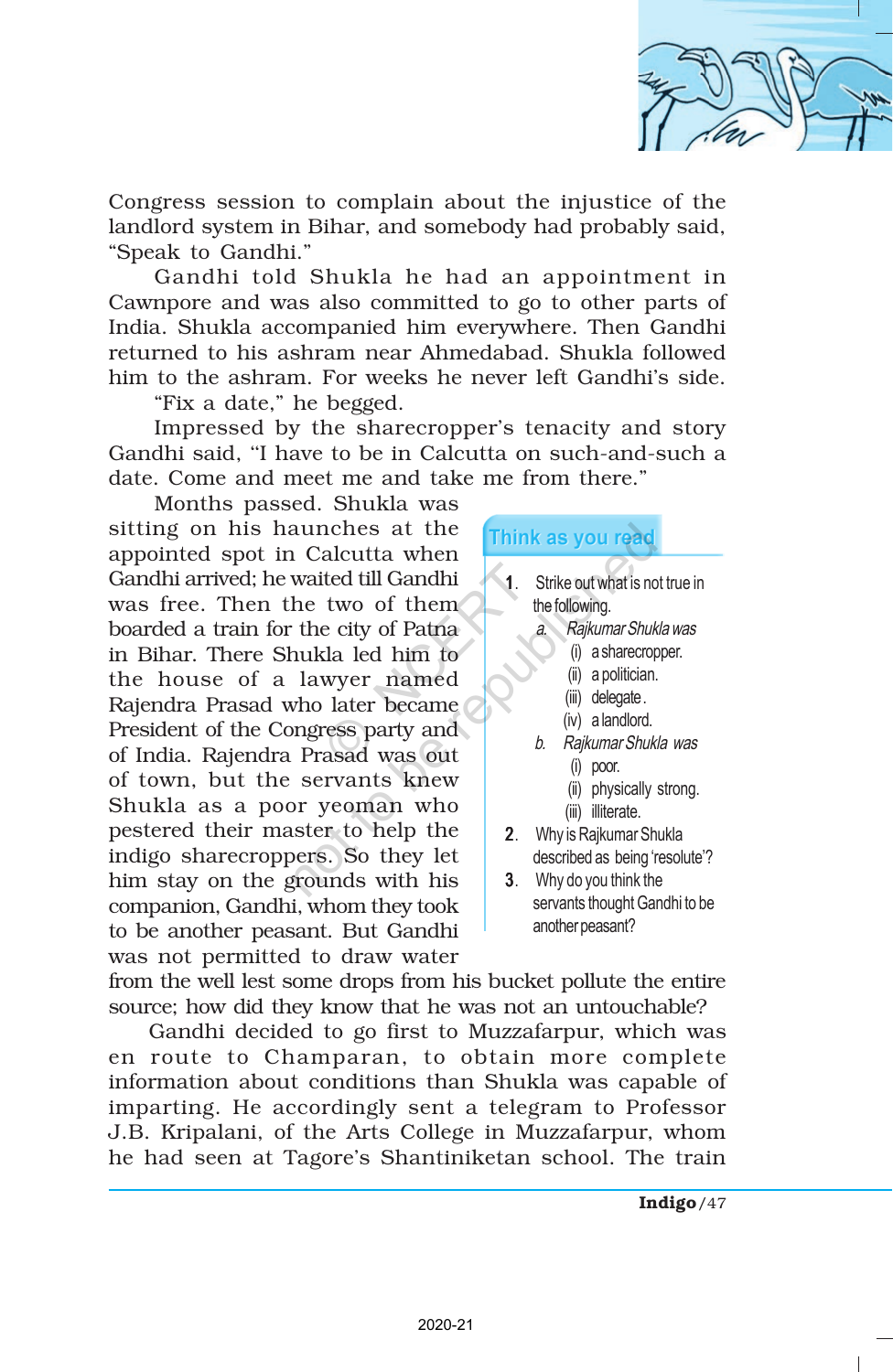

arrived at midnight, 15 April 1917. Kripalani was waiting at the station with a large body of students. Gandhi stayed there for two days in the home of Professor Malkani, a teacher in a government school.

''It was an extraordinary thing 'in those days,'' Gandhi commented, "for a government professor to harbour a man like me". In smaller localities, the Indians were afraid to show sympathy for advocates of home-rule.

The news of Gandhi's advent and of the nature of his mission spread quickly through Muzzafarpur and to Champaran. Sharecroppers from Champaran began arriving on foot and by conveyance to see their champion. Muzzafarpur lawyers called on Gandhi to brief him; they frequently represented peasant groups in court; they told him about their cases and reported the size of their fee. of the nature of<br>
n spread quickly<br>
uzzafarpur and to<br>
n. Sharecroppers<br>
amparan began<br>
on foot and by<br>
e to see their<br>
Muzzafarpur lawyers<br>
kandhi to brief him;<br>
lently represented<br>
oups in court; they<br>
bout their cases a

Gandhi chided the lawyers for collecting big fee from the sharecroppers. He said, ''I have come to the conclusion that we should stop going to law courts. Taking such cases to the courts does litte good. Where the peasants are so crushed and fear-stricken, law courts are useless. The real relief for them is to be free from fear.'' Matarpur and to<br>Sharecroppers<br>paran began<br>foot and by<br>to see their<br>zzafarpur lawyers<br>dhi to brief him;<br>tly represented<br>os in court; they<br>t their cases and<br>zee of their fee.<br>ded the lawyers for<br>g fee from the<br>. He said, "I

Most of the arable land in the Champaran district was divided into large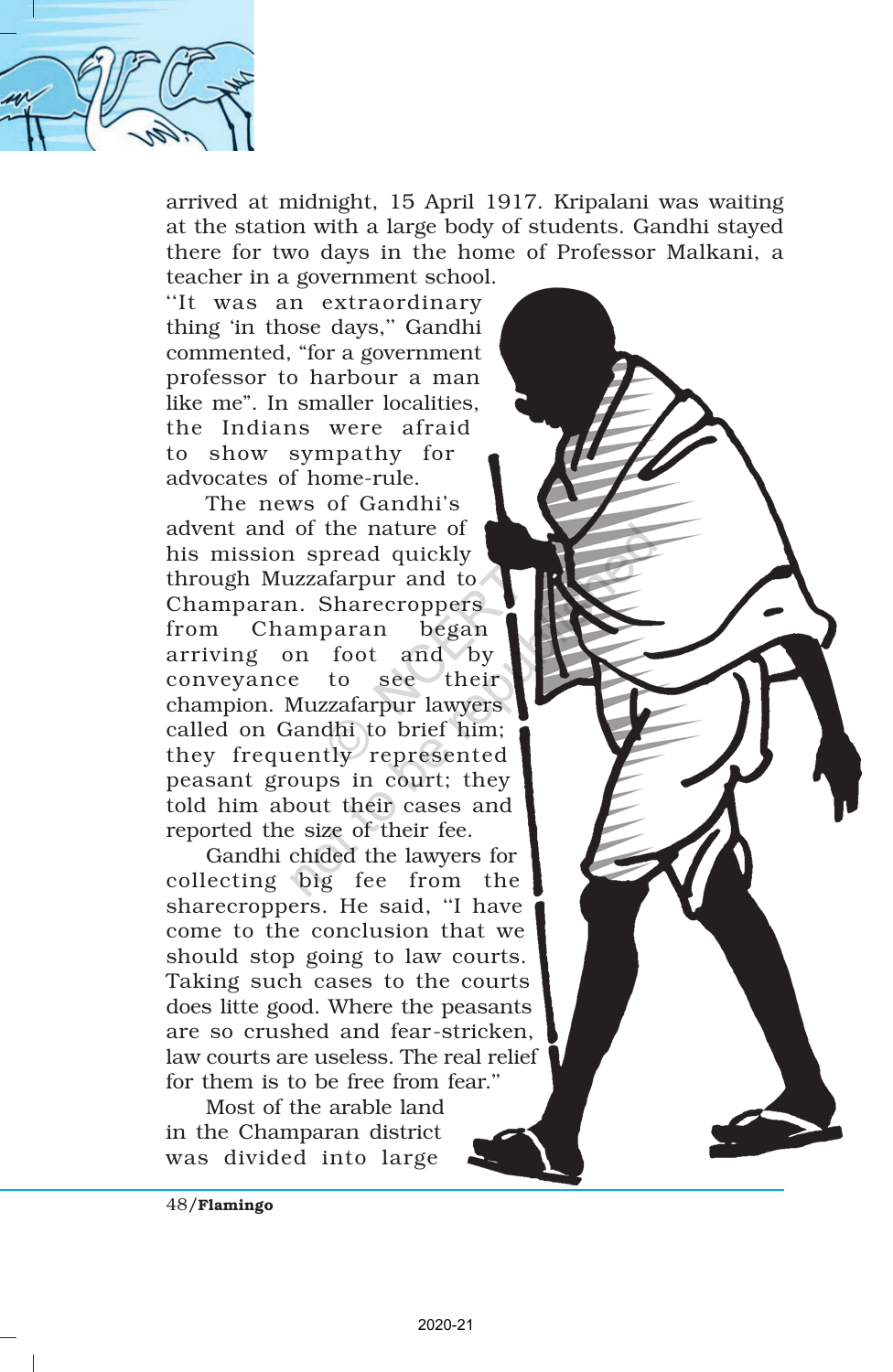

estates owned by Englishmen and worked by Indian tenants. The chief commercial crop was indigo. The landlords compelled all tenants to plant three twentieths or 15 per cent of their holdings with indigo and surrender the entire indigo harvest as rent. This was done by long-term contract.

Presently, the landlords learned that Germany had developed synthetic indigo. They, thereupon, obtained agreements from the sharecroppers to pay them compensation for being released from the 15 per cent arrangement.

The sharecropping arrangement was irksome to the peasants, and many signed willingly. Those who resisted, engaged lawyers; the landlords hired thugs. Meanwhile, the information about synthetic indigo reached the illiterate peasants who had signed, and they wanted their money back.

## Think as you read

- 1. List the places that Gandhi visited between his first meeting with Shukla and his arrival at Champaran.
- 2. What did the peasants pay the British landlords as rent? What did the British now want instead and why? What would be the impact of synthetic indigo on the prices of natural indigo?

At this point Gandhi arrived in Champaran.

He began by trying to get the facts. First he visited the secretary of the British landlord's association. The secretary told him that they could give no information to an outsider. Gandhi answered that he was no outsider. not be reasonts, and<br>
ingly. Those who<br>
ed lawyers; the<br>
helphishnow instead and why? Wha<br>
indigo on the prices of<br>
indigo?<br>
illiterate peasants<br>
and they wanted<br>
Gandhi arrived in Champaran.<br>
trying to get the facts. Firs

Next, Gandhi called on the British official commissioner of the Tirhut division in which the Champaran district lay. ''The commissioner,'' Gandhi reports, ''proceeded to bully me and advised me forthwith to leave Tirhut.''

Gandhi did not leave. Instead he proceeded to Motihari, the capital of Champaran. Several lawyers accompanied him. At the railway station, a vast multitude greeted Gandhi. He went to a house and, using it as headquarters, continued his investigations. A report came in that a peasant had been maltreated in a nearby village. Gandhi decided to go and see; the next morning he started out on the back of an elephant. He had not proceeded far when the police superintendent's messenger overtook him and ordered him to return to town Nawyers; the<br>
S. Meanwhile,<br>
S. Meanwhile,<br>
out synthetic inclusions into<br>
erate peasants<br>
1 they wanted<br>
andhi arrived in Cha<br>
ing to get the facts. F<br>
sh landlord's associat<br>
uuld give no informati<br>
at he was no outsid<br>

Indigo/49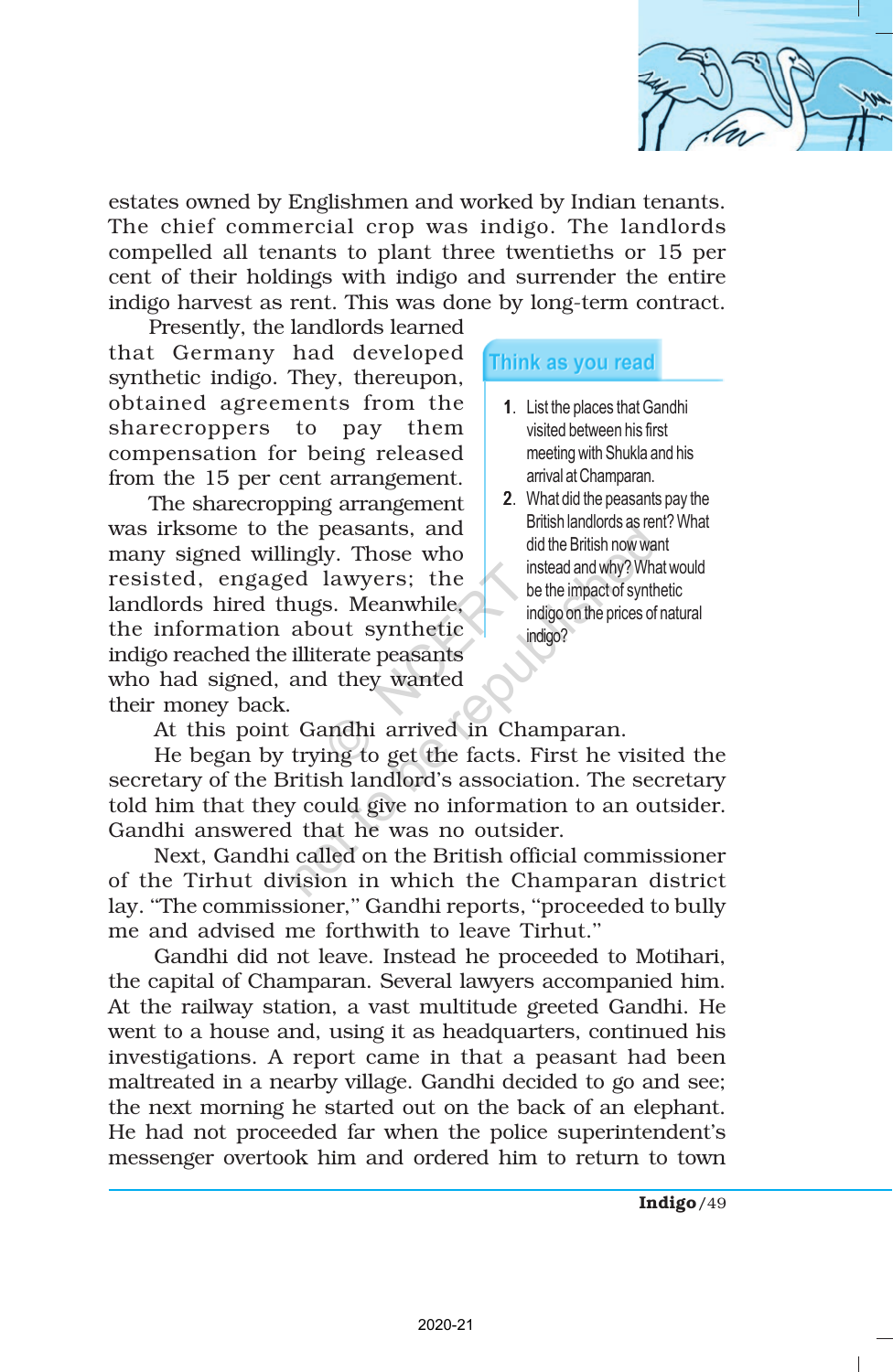

in his carriage. Gandhi complied. The messenger drove Gandhi home where he served him with an official notice to quit Champaran immediately. Gandhi signed a receipt for the notice and wrote on it that he would disobey the order.

In consequence, Gandhi received a summons to appear in court the next day.

All night Gandhi remained awake. He telegraphed Rajendra Prasad to come from Bihar with influential friends. He sent instructions to the ashram. He wired a full report to the Viceroy.

Morning found the town of Motihari black with peasants. They did not know Gandhi's record in South Africa. They had merely heard that a Mahatma who wanted to help them was in trouble with the authorities. Their spontaneous demonstration, in thousands, around the courthouse was the beginning of their liberation from fear of the British.

The officials felt powerless without Gandhi's cooperation. He helped them regulate the crowd. He was polite and friendly. He was giving them concrete proof that their might, hitherto dreaded and unquestioned, could be challenged by Indians. ible with the authorities. Their s<br>on, in thousands, around the coun<br>ng of their liberation from fear of th<br>fficials felt powerless without<br>. He helped them regulate the cro<br>riendly. He was giving them concret<br>hitherto dre

The government was baffled. The prosecutor requested the judge to postpone the trial. Apparently, the authorities wished to consult their superiors.

Gandhi protested against the delay. He read a statement pleading guilty. He was involved, he told the court, in a "conflict of duties"— on the one hand, not to set a bad example as a lawbreaker; on the other hand, to render the "humanitarian and national service" for which he had come. He disregarded the order to leave, "not for want of respect for lawful authority, but in obedience to the higher law of our being, the voice of conscience". He asked the penalty due. of their liberation from<br>
ials felt powerles<br>
e helped them regul<br>
ddly. He was giving th<br>
therto dreaded and 1<br>
Indians.<br>
ment was baffled. The<br>
step to the trial. App<br>
sult their superiors.<br>
tested against the del<br>
e.<br>
t

The magistrate announced that he would pronounce sentence after a two-hour recess and asked Gandhi to furnish bail for those 120 minutes. Gandhi refused. The judge released him without bail.

When the court reconvened, the judge said he would not deliver the judgment for several days. Meanwhile he allowed Gandhi to remain at liberty.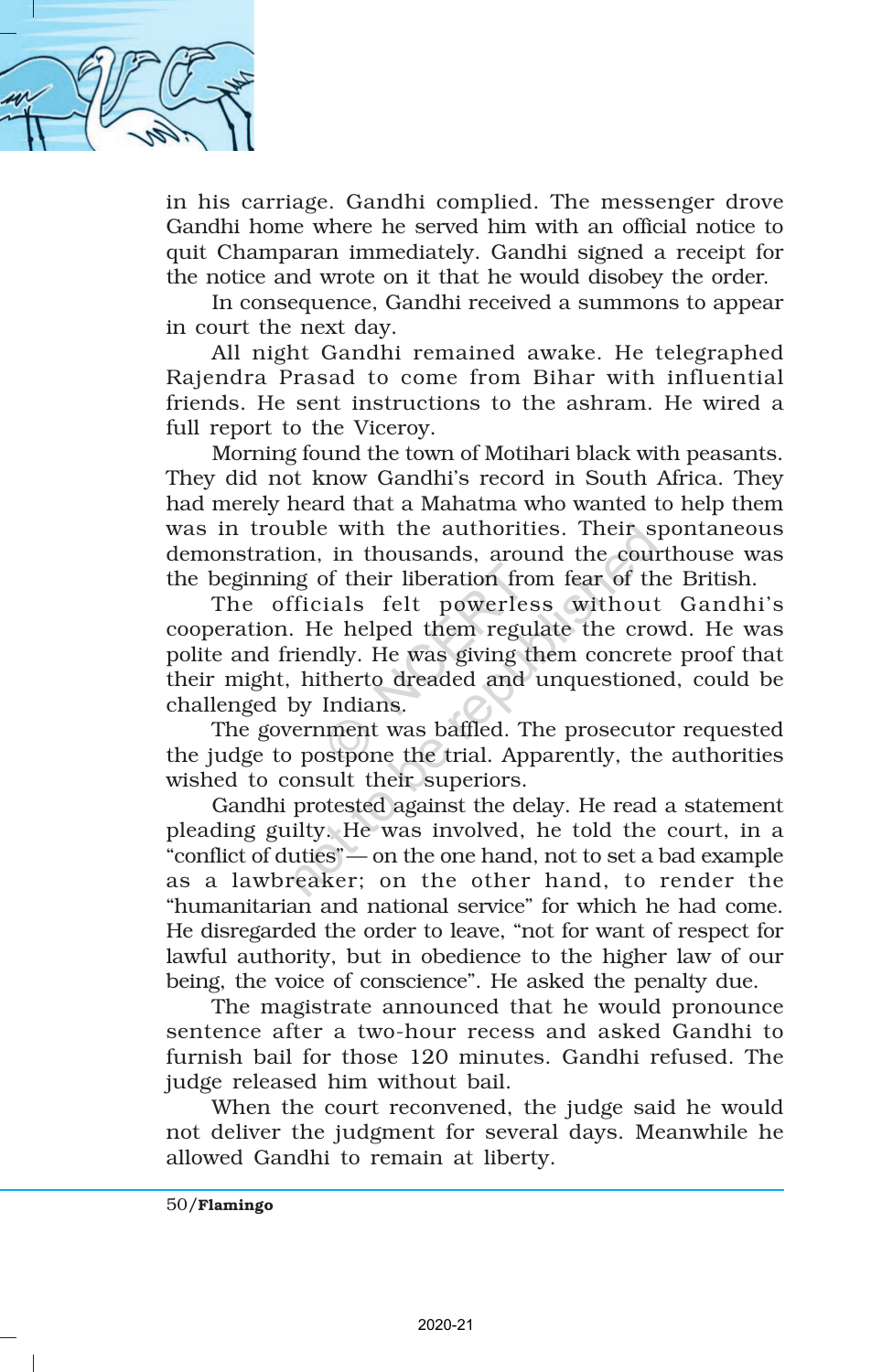

Rajendra Prasad, Brij Kishor Babu, Maulana Mazharul Huq and several other prominent lawyers had arrived from Bihar. They conferred with Gandhi. What would they do if he was sentenced to prison, Gandhi asked. Why, the senior lawyer replied, they had come to advise and help him; if he went to jail there would be nobody to advise and they would go home.

What about the injustice to the sharecroppers, Gandhi demanded. The lawyers withdrew to consult. Rajendra Prasad has recorded the upshot of their consultations — "They thought, amongst themselves, that Gandhi was totally a stranger, and yet he was prepared to go to prison for the sake of the peasants; if they, on the other hand, being not only residents of the adjoining districts but also those who claimed to have served these peasants, should go home, it would be shameful desertion."

They accordingly went back to Gandhi and told him they were ready to follow him into jail. ''The battle of Champaran is won,'' he exclaimed. Then he took a piece of paper and divided the group into pairs and put down the order in which each pair was to court arrest. the adjoining districts but also those<br>
served these peasants, should go he<br>
iul desertion."<br>
Ingly went back<br>
d him they were<br>
m into jail. "The<br>
ran is won," he<br>
he took a piece<br>
it down the order<br>
rate for the textillus

Several days later, Gandhi received a written communication from the magistrate informing

1. The events in this part of the text illustrate Gandhi's method of working. Can you identify some instances of this method and link them to his ideas of satyagraha and non-violence?

him that the Lieutenant-Governor of the province had ordered the case to be dropped. Civil disobedience had triumphed, the first time in modern India.

Gandhi and the lawyers now proceeded to conduct a far -flung inquiry into the grievances of the farmers. Depositions by about ten thousand peasants were written down, and notes made on other evidence. Documents were collected. The whole area throbbed with the activity of the investigators and the vehement protests of the landlords. desertion."<br>
ly went back<br>
im they were<br>
into jail. "The<br>
1 is won," he<br>
took a piece<br>
ed the group<br>
own the order sor<br>
was to court me<br>
ide<br>
was to court me<br>
ide<br>
ter, Gandhi<br>
minumication<br>
ter, Gandhi<br>
minumication<br>
ter,

In June, Gandhi was summoned to Sir Edward Gait, the Lieutenant-Governor. Before he went he met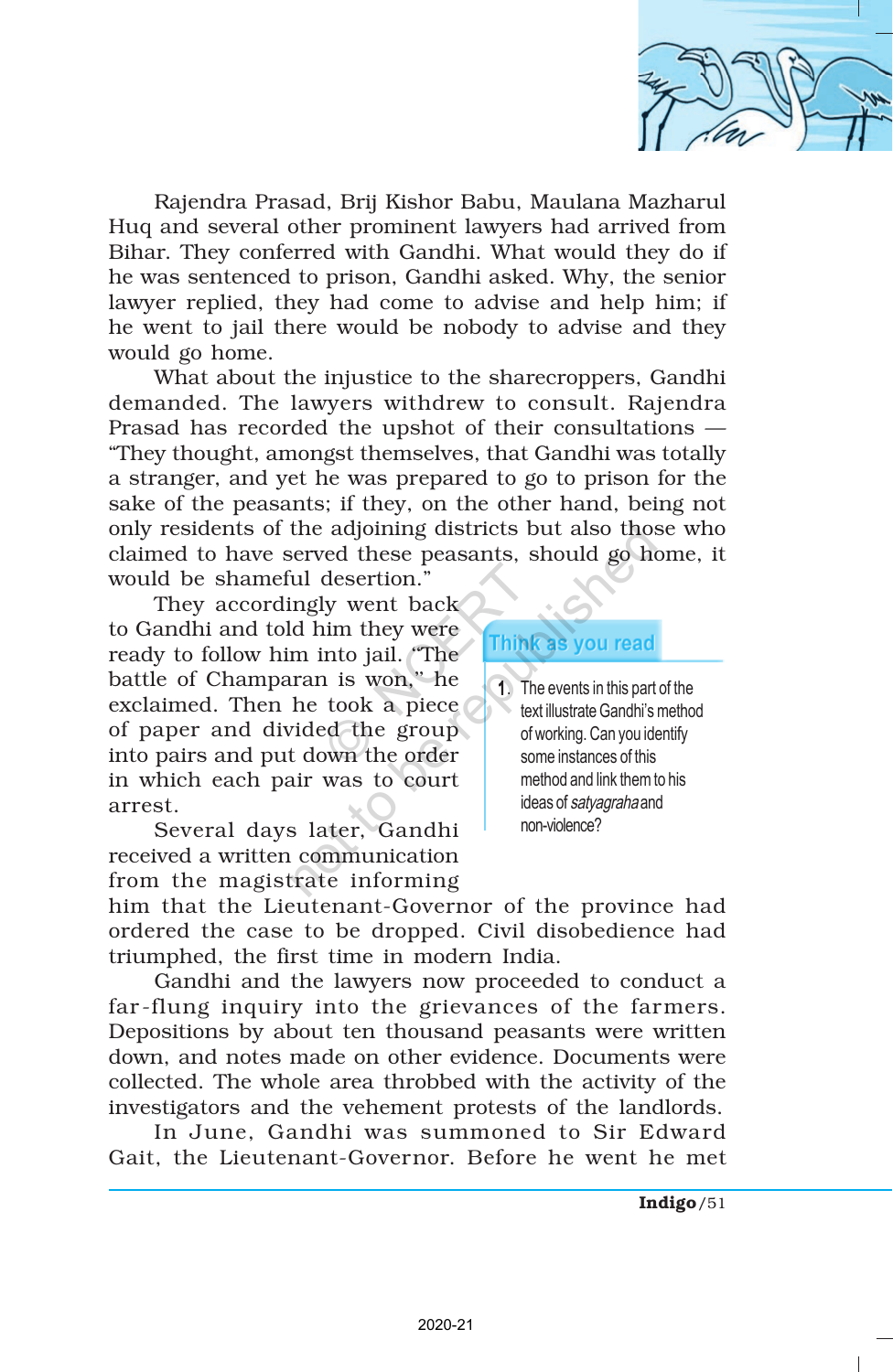



leading associates and again laid detailed plans for civil disobedience if he should not return.

Gandhi had four protracted interviews with the Lieutenant-Governor who, as a result, appointed an official commission of inquiry into the indigo sharecroppers' situation. The commission consisted of landlords, government officials, and Gandhi as the sole representative of the peasants.

Gandhi remained in Champaran for an initial uninterrupted period of seven months and then again for several shorter visits. The visit, undertaken casually on the entreaty of an unlettered peasant in the expectation that it would last a few days, occupied almost a year of Gandhi's life. representative of the<br>i remained in Champaran for<br>ed period of seven months and the<br>rter visits. The visit, undertaken<br>y of an unlettered peasant in the<br>ld last a few days, occupied almo<br>i.e.<br>cial inquiry assembled a crush

The official inquiry assembled a crushing mountain of evidence against the big planters, and when they saw this they agreed, in principle, to make refunds to the peasants. "But how much must we pay?" they asked Gandhi.

They thought he would demand repayment in full of the money which they had illegally and deceitfully extorted from the sharecroppers. He asked only 50 per cent. "There he seemed adamant," writes Reverend J. Z. Hodge, a British missionary in Champaran who observed the entire episode at close range. "Thinking probably that he would not give way, the representative of the planters offered to refund to the extent of 25 per cent, and to his amazement Mr. Gandhi took him at his word, thus breaking the deadlock." period of seven mon<br>
r visits. The visit, u<br>
f an unlettered peas<br>
last a few days, occu<br>
l inquiry assembled a<br>
st the big planters, a<br>
principle, to make re<br>
th must we pay?" they<br>
ght he would deman<br>
ch they had illegal

This settlement was adopted unanimously by the commission. Gandhi explained that the amount of the refund was less important than the fact that the landlords had been obliged to surrender part of the money and, with it, part of their prestige. Therefore, as far as the peasants were concerned, the planters had behaved as lords above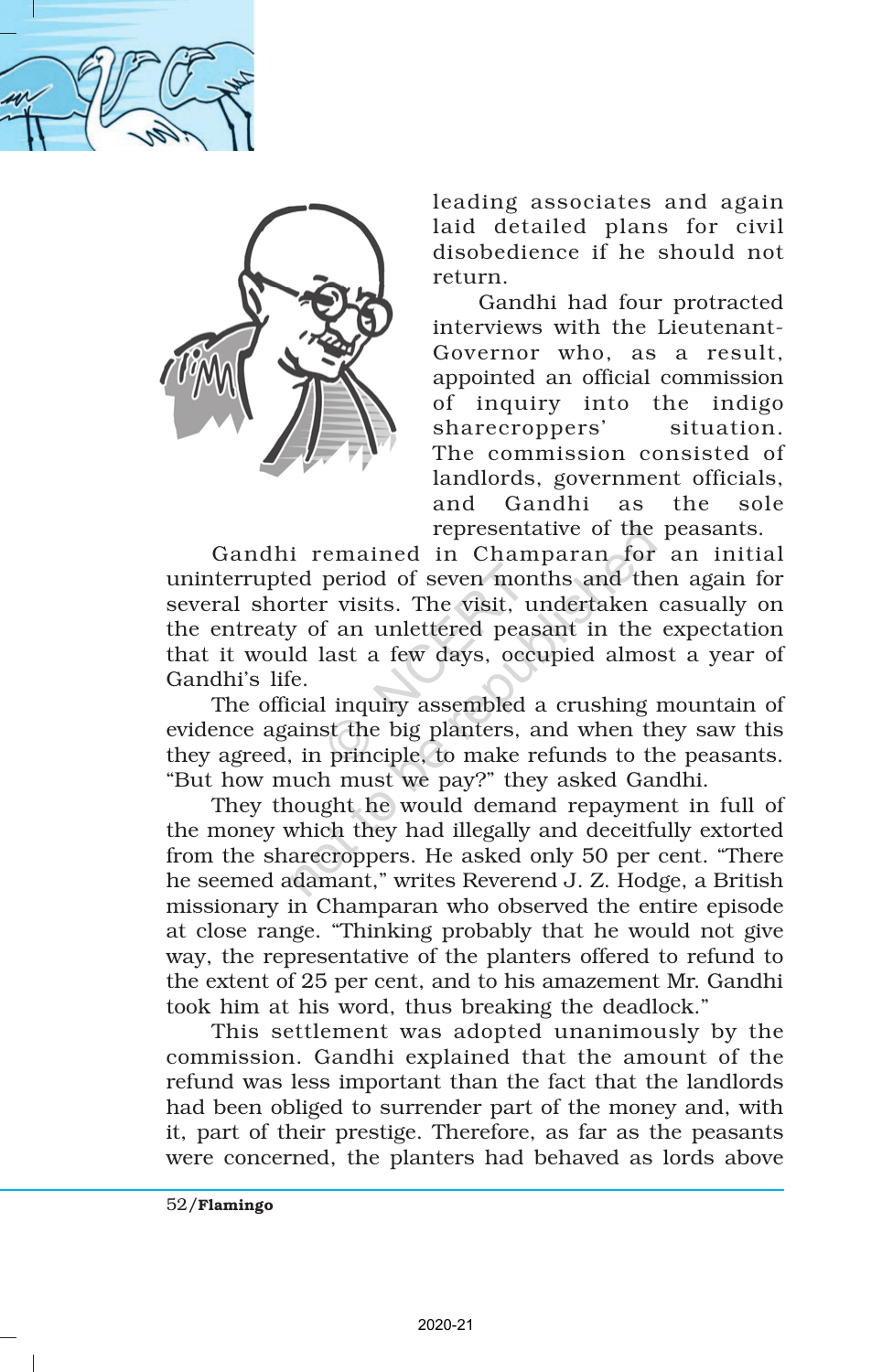

the law. Now the peasant saw that he had rights and defenders. He learned courage.

Events justified Gandhi's position. Within a few years the British planters abandoned their estates, which reverted to the peasants. Indigo sharecropping disappeared.

Gandhi never contented himself with large political or economic solutions. He saw the cultural and social backwardness in the Champaran villages and wanted to do something about it immediately. He appealed for teachers. Mahadev Desai and Narhari Parikh, two young men who had just joined Gandhi as disciples, and their wives, volunteered for the work. Several more came from

Bombay, Poona and other distant parts of the land. Devadas, Gandhi's youngest son, arrived from the ashram and so did Mrs. Gandhi. Primary schools were opened in six villages. Kasturbai taught the ashram rules on personal cleanliness and community sanitation.

- 1. Why did Gandhi agree to a settlement of 25 per cent refund to the farmers?
- 2. How did the episode change the plight of the peasants?

Health conditions were miserable. Gandhi got a doctor to volunteer his services for six months. Three medicines were available — castor oil, quinine and sulphur ointment. Anybody who showed a coated tongue was given a dose of castor oil; anybody with malaria fever received quinine plus castor oil; anybody with skin eruptions received ointment plus castor oil. d so did Mrs.<br>
chools were<br>
es. Kasturbai<br>
m rules on<br>
iness and<br>
on.<br>
is were miserable. Ga<br>
vices for six months.<br>
stor oil, quinine and s<br>
d a coated tongue wa<br>
with malaria fever<br>
ybody with skin er<br>
r oil.<br>
the filthy and. Devadas,<br>
est son, arrived<br>
and so did Mrs.<br>
y schools were<br>
lages. Kasturbai<br>
refund to the famers?<br>
lages. Kasturbai<br>
refund to the famers?<br>
refund to the famers?<br>
refund to the famers?<br>
refund to the famers?<br>
refun

Gandhi noticed the filthy state of women's clothes. He asked Kasturbai to talk to them about it. One woman took Kasturbai into her hut and said, ''Look, there is no box or cupboard here for clothes. The sari I am wearing is the only one I have."

During his long stay in Champaran, Gandhi kept a long distance watch on the ashram. He sent regular instructions by mail and asked for financial accounts. Once he wrote to the residents that it was time to fill in the old latrine trenches and dig new ones otherwise the old ones would begin to smell bad.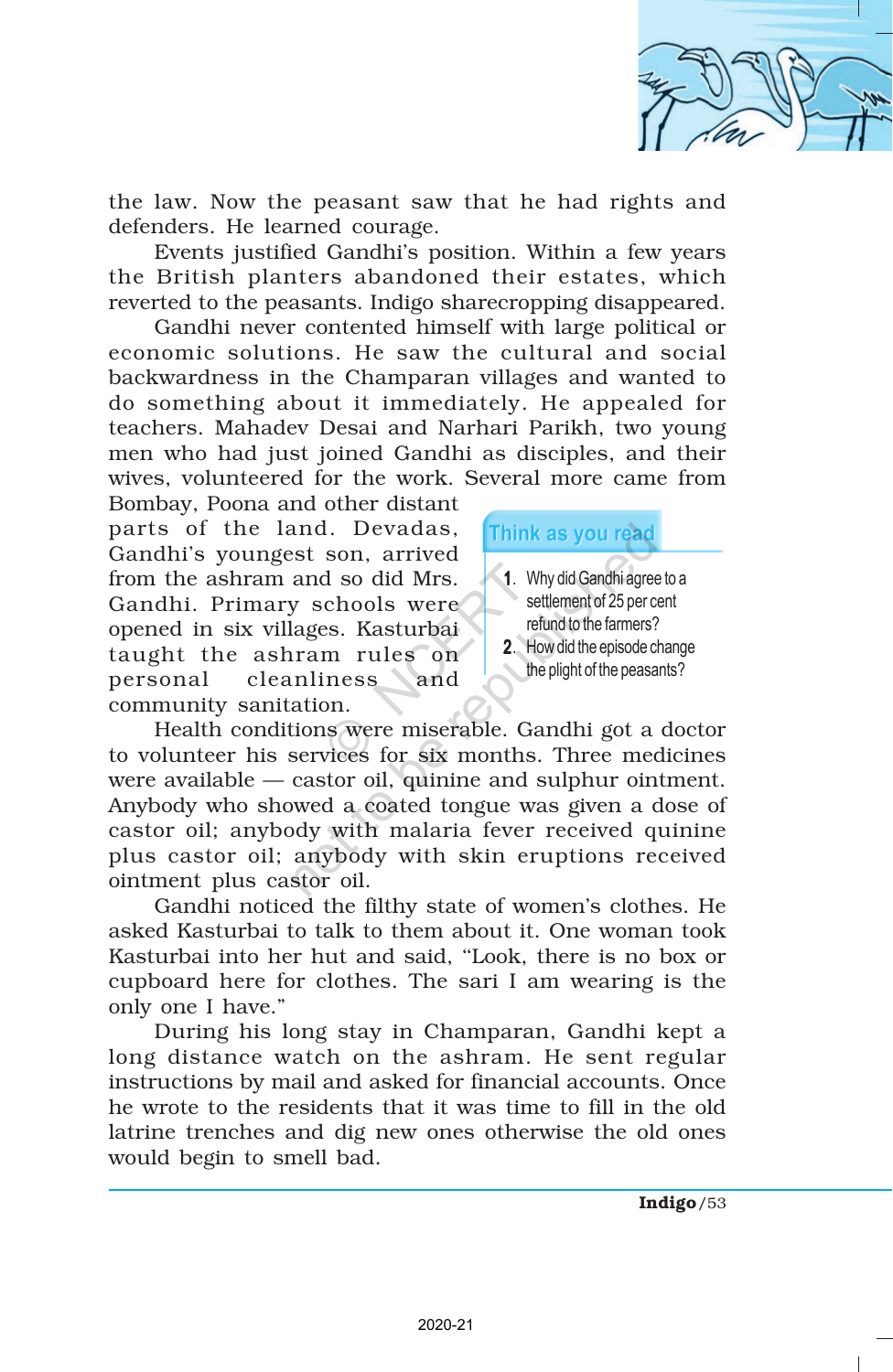

The Champaran episode was a turning-point in Gandhi's life. ''What I did," he explained, "was a very ordinary thing. I declared that the British could not order me about in my own country."

But Champaran did not begin as an act of defiance. It grew out of an attempt to alleviate the distress of large numbers of poor peasants. This was the typical Gandhi pattern — his politics were intertwined with the practical, day-to-day problems of the millions. His was not a loyalty to abstractions; it was a loyalty to living, human beings.

In everything Gandhi did, moreover, he tried to mould a new free Indian who could stand on his own feet and thus make India free.

Early in the Champaran action, Charles Freer Andrews, the English pacifist who had become a devoted follower of the Mahatma, came to bid Gandhi farewell before going on a tour of duty to the Fiji Islands. Gandhi's lawyer friends thought it would be a good idea for Andrews to stay in Champaran and help them. Andrews was willing if Gandhi agreed. But Gandhi was vehemently opposed. He said, ''You think that in this unequal fight it would be helpful if we have an Englishman on our side. This shows the weakness of your heart. The cause is just and you must rely upon yourselves to win the battle. You should not seek a prop in Mr. Andrews because he happens to be an Englishman''. came to bid Gandhi 1<br>to the Fiji Islands. (<br>ald be a good idea 1<br>d help them. Andrew<br>mdhi was vehemently<br>his unequal fight it<br>hman on our side. The<br>cause is just ar<br>in the battle. You sh<br>ecause he happens t<br>ead our minds c The Champaran action, Charles Fre<br>pacifist who had become a devoted<br>ta, came to bid Gandhi farewell beformed<br>the republished as good idea for Andrews<br>and help them. Andrews was will<br>in Gandhi was vehemently opposed. H<br>in t

''He had read our minds correctly,'' Rajendra Prasad comments, "and we had no reply… Gandhi in this way taught us a lesson in self-reliance''.

Self-reliance, Indian independence and help to sharecroppers were all bound together.

## **Understanding the text**

- 1. Why do you think Gandhi considered the Champaran episode to be a turning-point in his life?
- 2. How was Gandhi able to influence lawyers? Give instances.
- 3. What was the attitude of the average Indian in smaller localities towards advocates of 'home rule'?
- 4. How do we know that ordinary people too contributed to the freedom movement?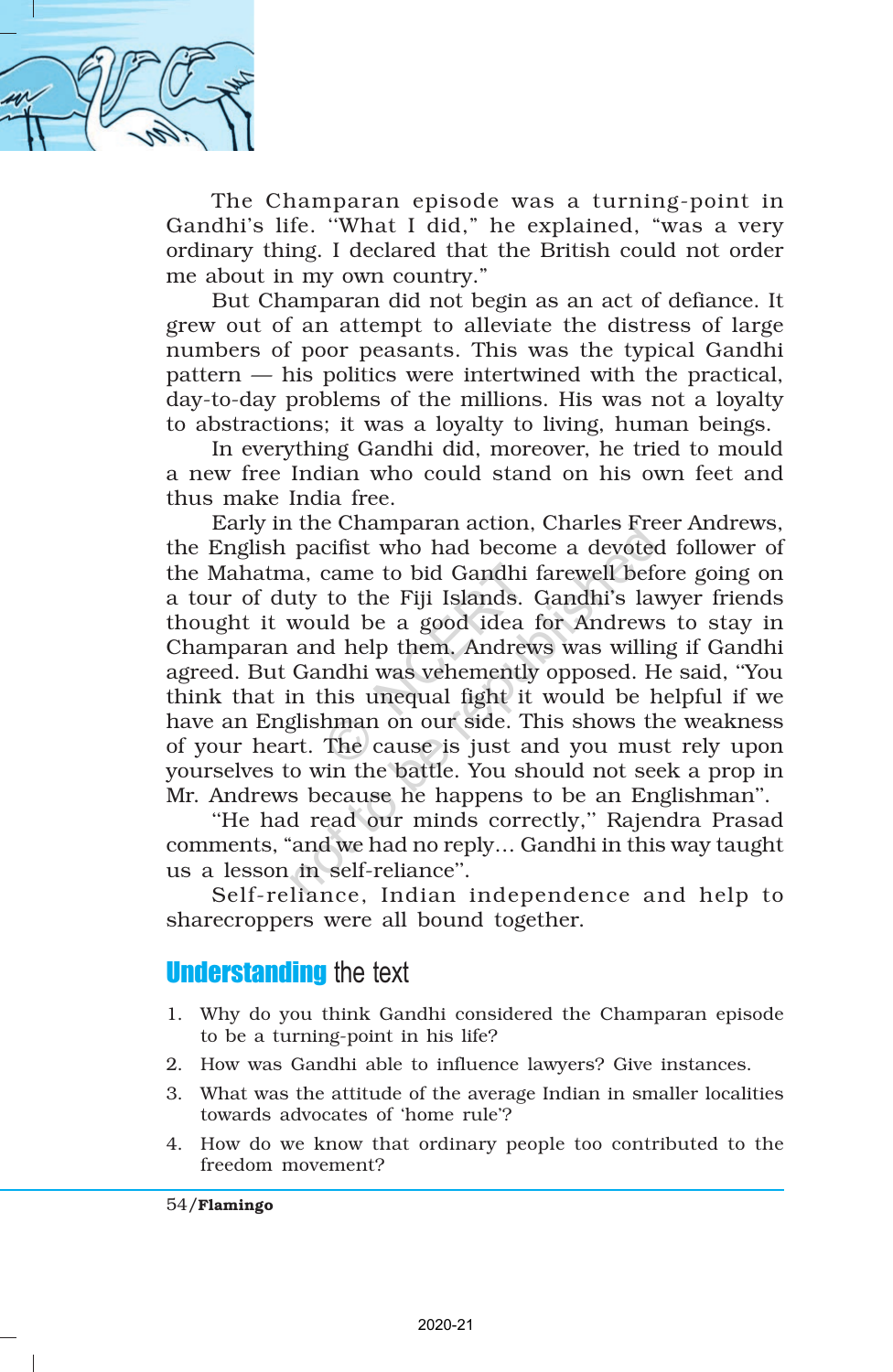

## **Talking about the text**

*Discuss the following.*

1. "Freedom from fear is more important than legal justice for the poor."

Do you think that the poor of India are free from fear after Independence?

2. The qualities of a good leader.

## **Working with words**

List the words used in the text that are related to legal procedures.

For example: deposition

List other words that you know that fall into this category.

## **Thinking about language**

- 1. *Notice the sentences in the text which are in 'direct speech'. Why does the author use quotations in his narration?* rds that you know that fall into this cate<br>
inguage<br>
notices in the text which are in 'direct speed<br>
uthor use quotations in his narration?<br>
ron-use of the comma in the following ser<br>
st visited Gandhi in 1942 at his ash<br>
- 2. *Notice the use or non-use of the comma in the following sentences.*
	- (a) When I first visited Gandhi in 1942 at his ashram in Sevagram, he told me what happened in Champaran.
	- (b) He had not proceeded far when the police superintendent's messenger overtook him.
	- (c) When the court reconvened, the judge said he would not deliver the judgment for several days.

## **Things** to do

- 1. Choose an issue that has provoked a controversy like the Bhopal Gas Tragedy or the Narmada Dam Project in which the lives of the poor have been affected. **Example:**<br>
in the text which are in<br>
in the text which are in<br>
in the same of the comma in the<br>
isited Gandhi in 1942<br>
old me what happened<br>
ceeded far when the pol<br>
took him.<br>
it reconvened, the judge<br>
iment for several
- 2. Find out the facts of the case.
- 3. Present your arguments.
- 4. Suggest a possible settlement.

# **ABOUT THE UNIT ?**

## **THEME**

The leadership shown by Mahatma Gandhi to secure justice for oppressed people through convincing argumentation and negotiation.

Indigo/55